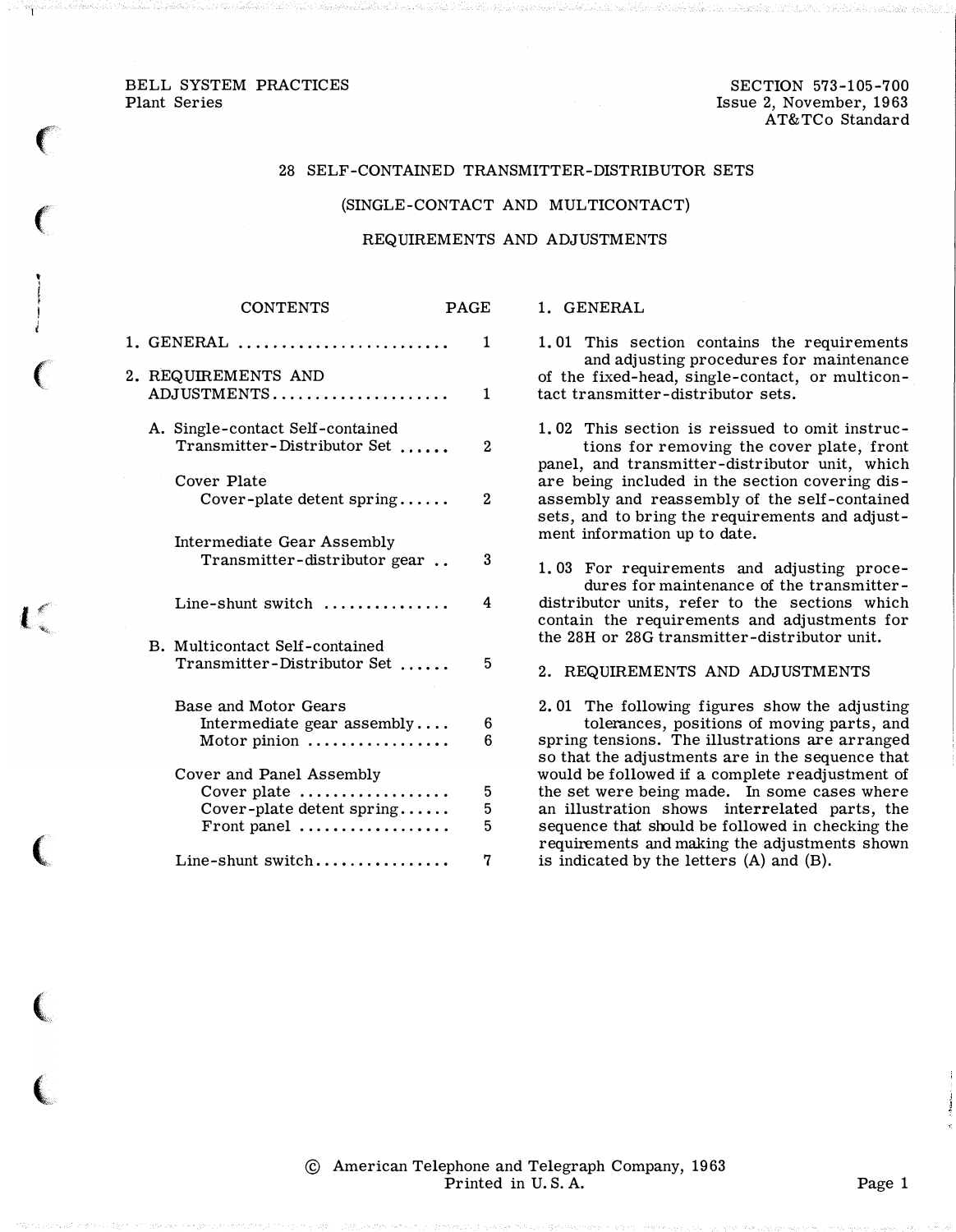## SECTION 573-105-700

# A. Single-contact Self-contained Transmitter-Distributor Set

2.02 Cover Plate



 $\rightarrow$ 

**)** 

7)

1

 $\,$ 

;,�

;,,,)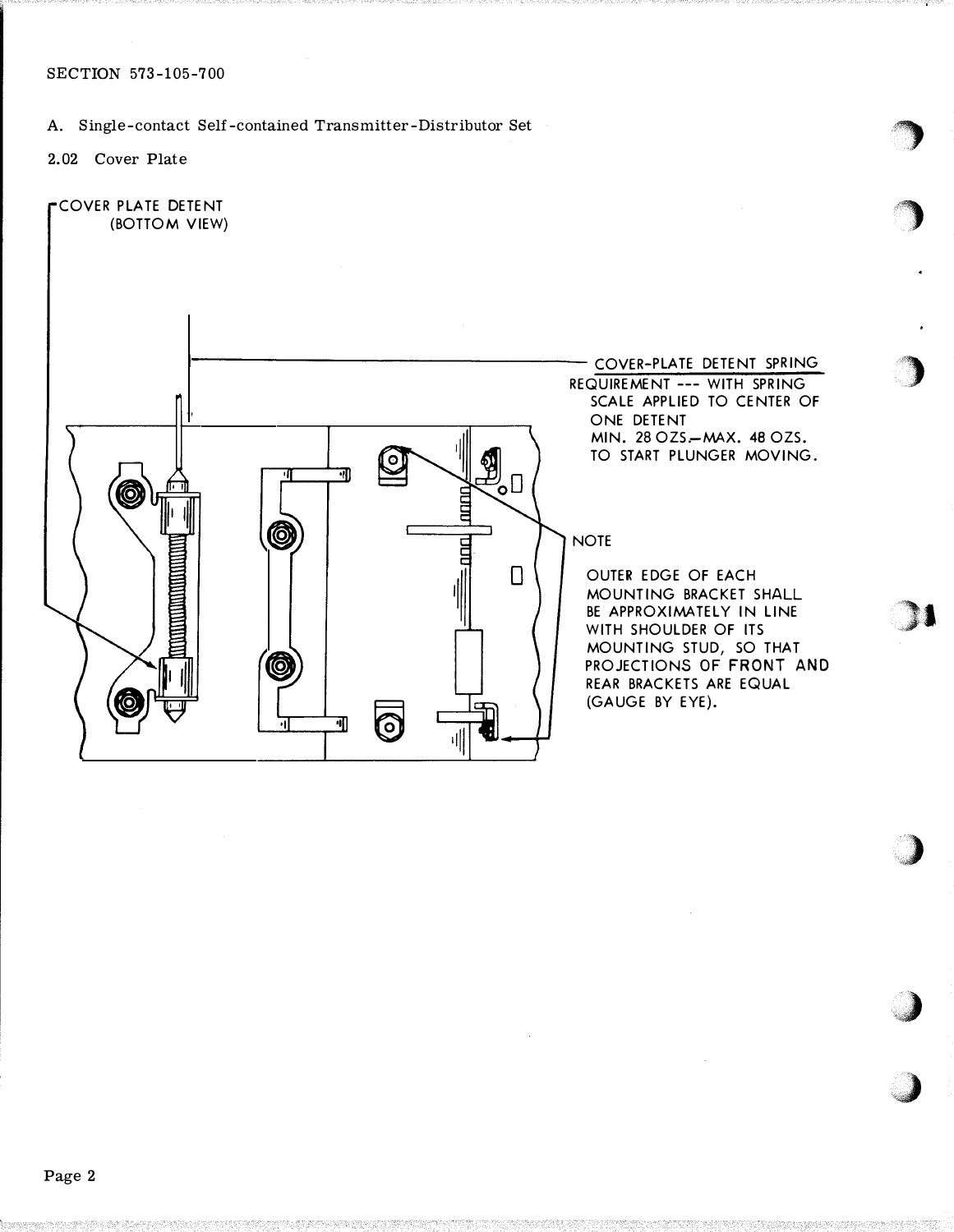### 2.03 Intermediate Gear Assembly



Should the Rotor of the Synchronous Motor become blocked for several seconds by an overload, the thermal cut-out switch will de-energize the motor until the manual reset button is depressed. However, allow at least 5 minutes for the motor to cool before attempting to reset the switch and start the motor.

and the state of the con-

 $\mathbf{R}^{\mathcal{L}}$ 

MAINSHAFT DRIVEN GEAR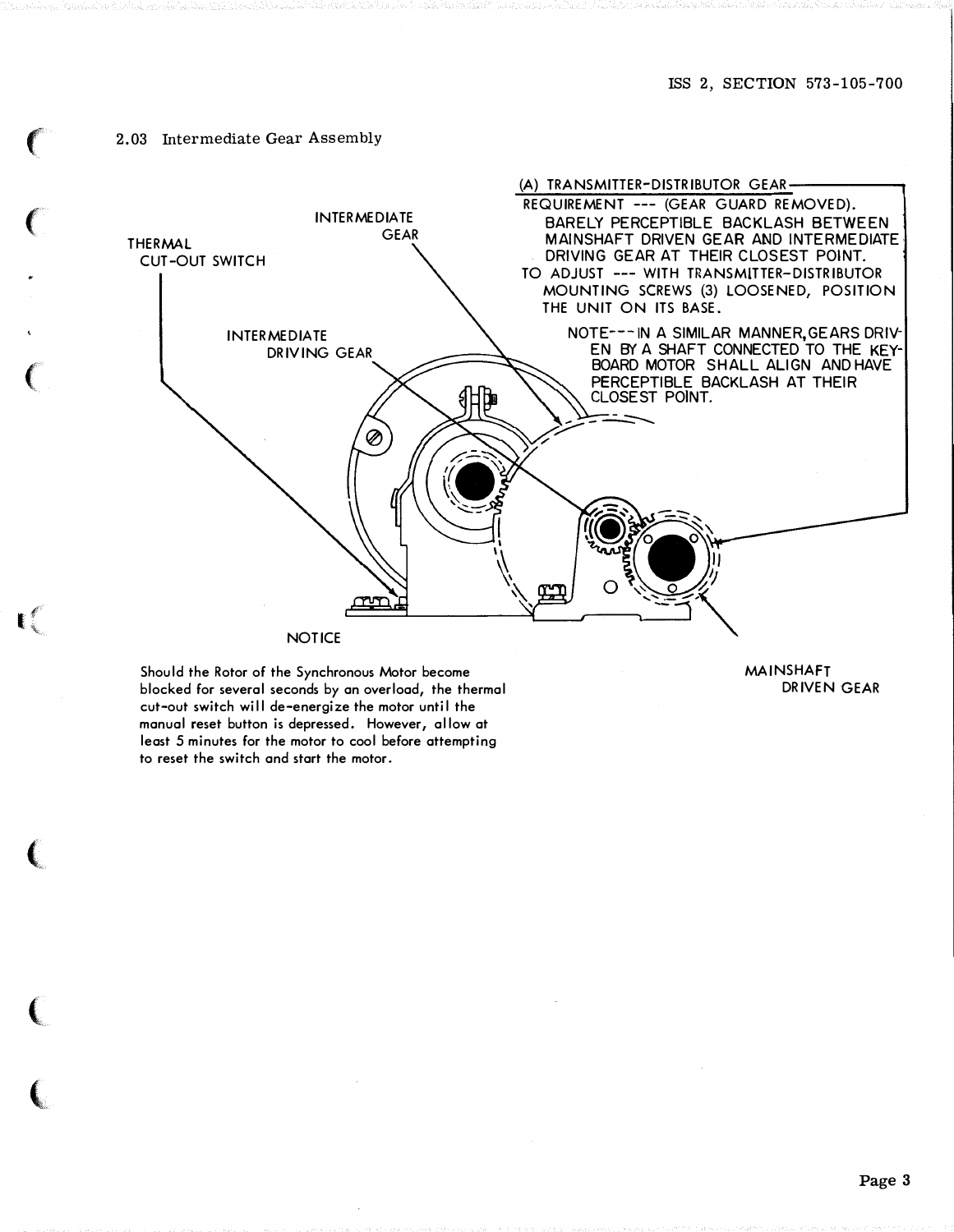2.04 Line-shunt Switch



)

 $\big)$ 

•')

�)·•

)

J

**)** 

Page 4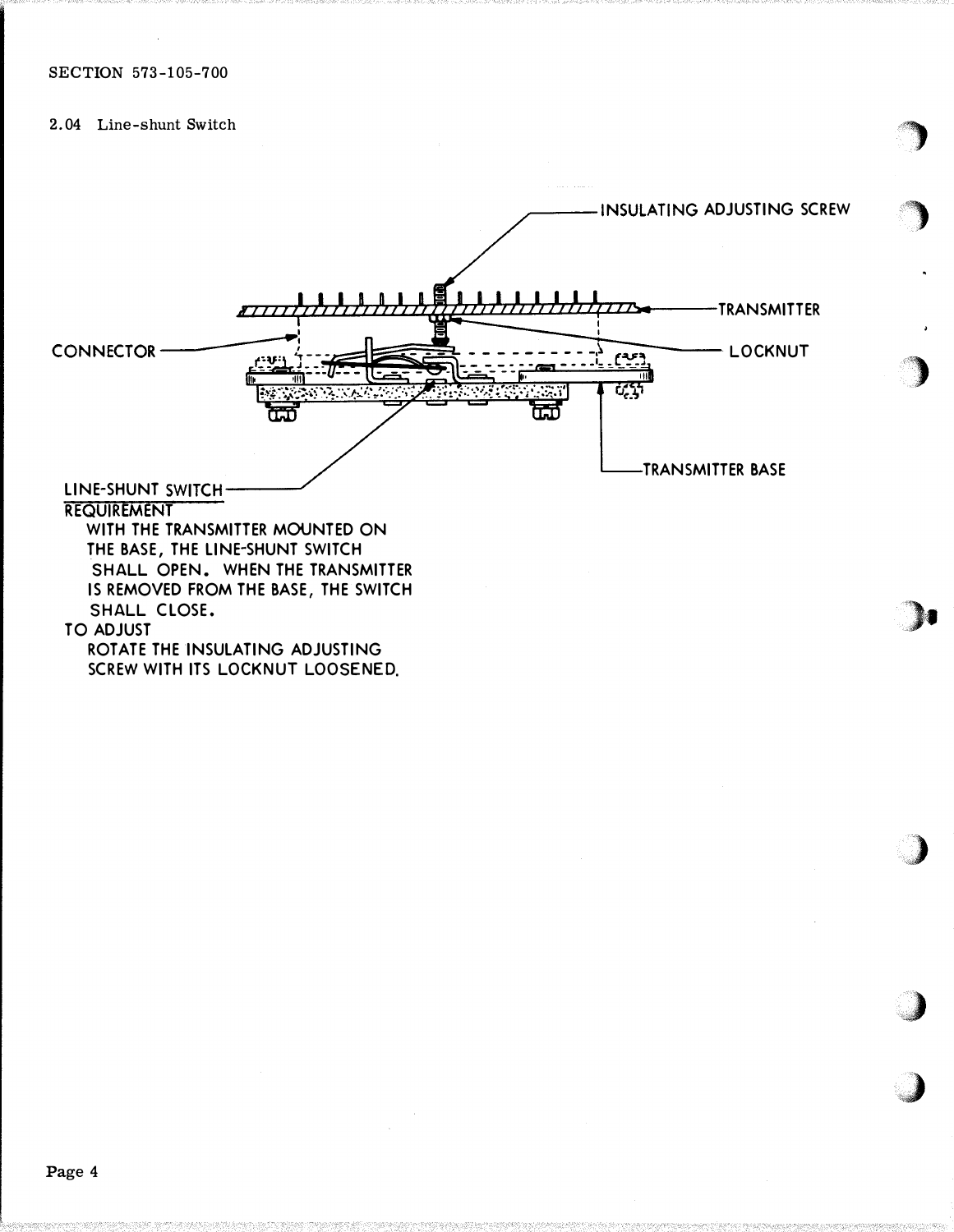## B. Multicontact Self-contained Transmitter-Distributor Set

### 2.05 Cover and Panel Assembly

 $\left($ 

 $\big($ 

 $\left($ 

I

(

(

(

- (A) COVER PLATE
	- (1) REQUIREMENT
	- COVER PLATE HELD FLUSH AGAINST TOP PLATE BY DETENT ACTION. (2) REQUIREMENT
	- COVER PLATE RESTS ON AT LEAST THREE SIDE-FRAME PROJECTIONS.
	- (3) REQUIREMENT
		- FRONT EDGE OF COVER AND TOP PLATES IN LINE.
		- TO ADJUST

LOOSEN DETENT NUTS ON SIDE FRAMES, AND MOVE THEM TO EXTREME LOWER RIGHT POSITION. TIGHTEN NUTS. LOOSEN FOUR BRACKET MOUNTING NUTS ON COVER PLATE. PLACE COVER INTO POSITION, AND POSITION TO MEET REQUIREMENTS. TIGHTEN NUTS. RECHECK AND REFINE REQUIREMENTS.



FOUR VIBRATION MOUNT NUTS AND SWING SUBBASE AWAY.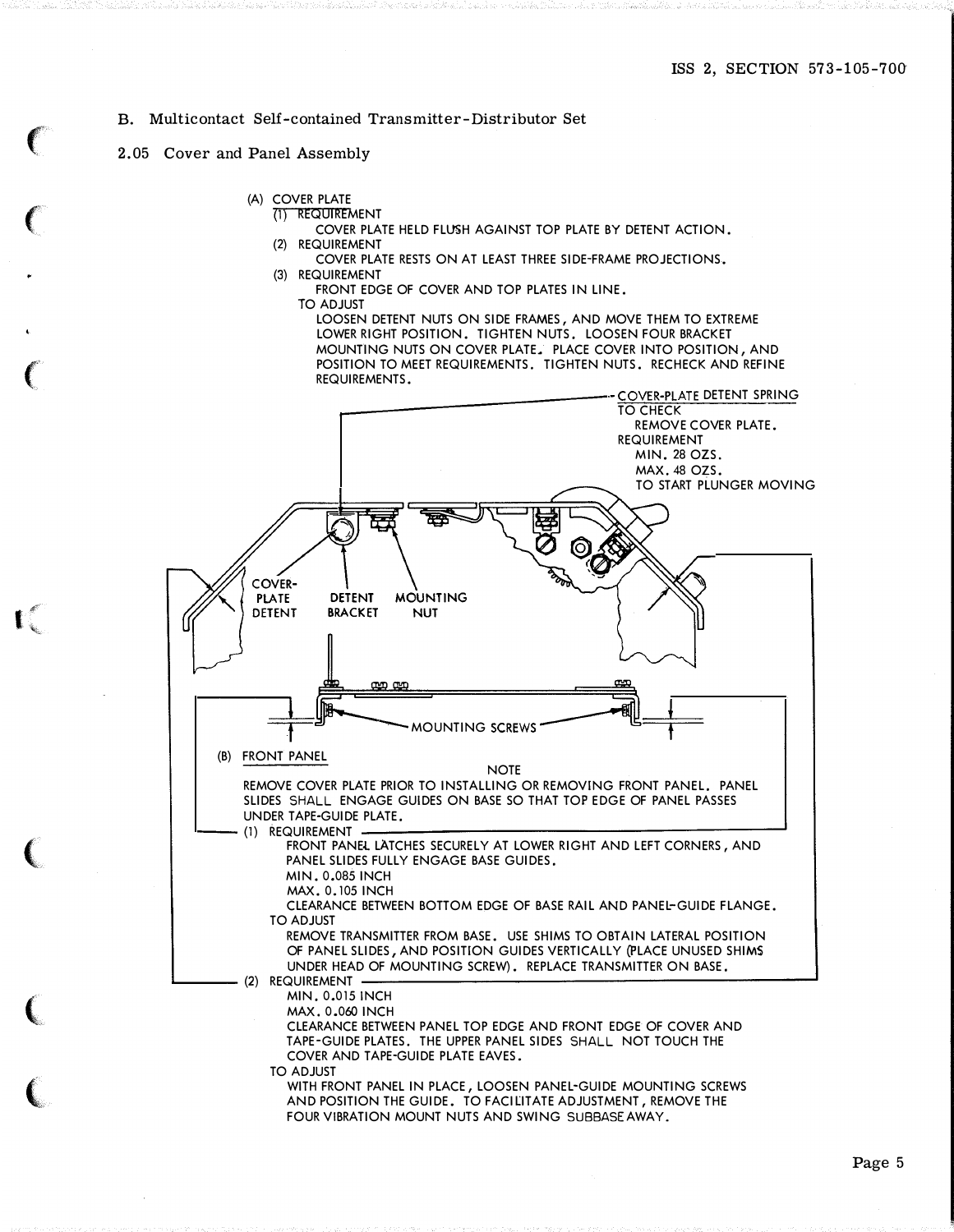2.06 Base and Motor Gears



'�

<sup>o</sup>

'')

 $\blacksquare$ ..

,)

i J

. . . **. . . . . . . . . . . . . . . Service** 

IF THE MOTOR SHOULD BECOME BLOCKED FOR SEVERAL SECONDS, THE THERMAL CUT -OUT SWITCH WILL BREAK THE CIRCUIT. SHOULD THIS HAPPEN, ALLOW THE MOTOR TO COOL AT LEAST 5 MINUTES BEFORE MANUALLY DEPRESSING THE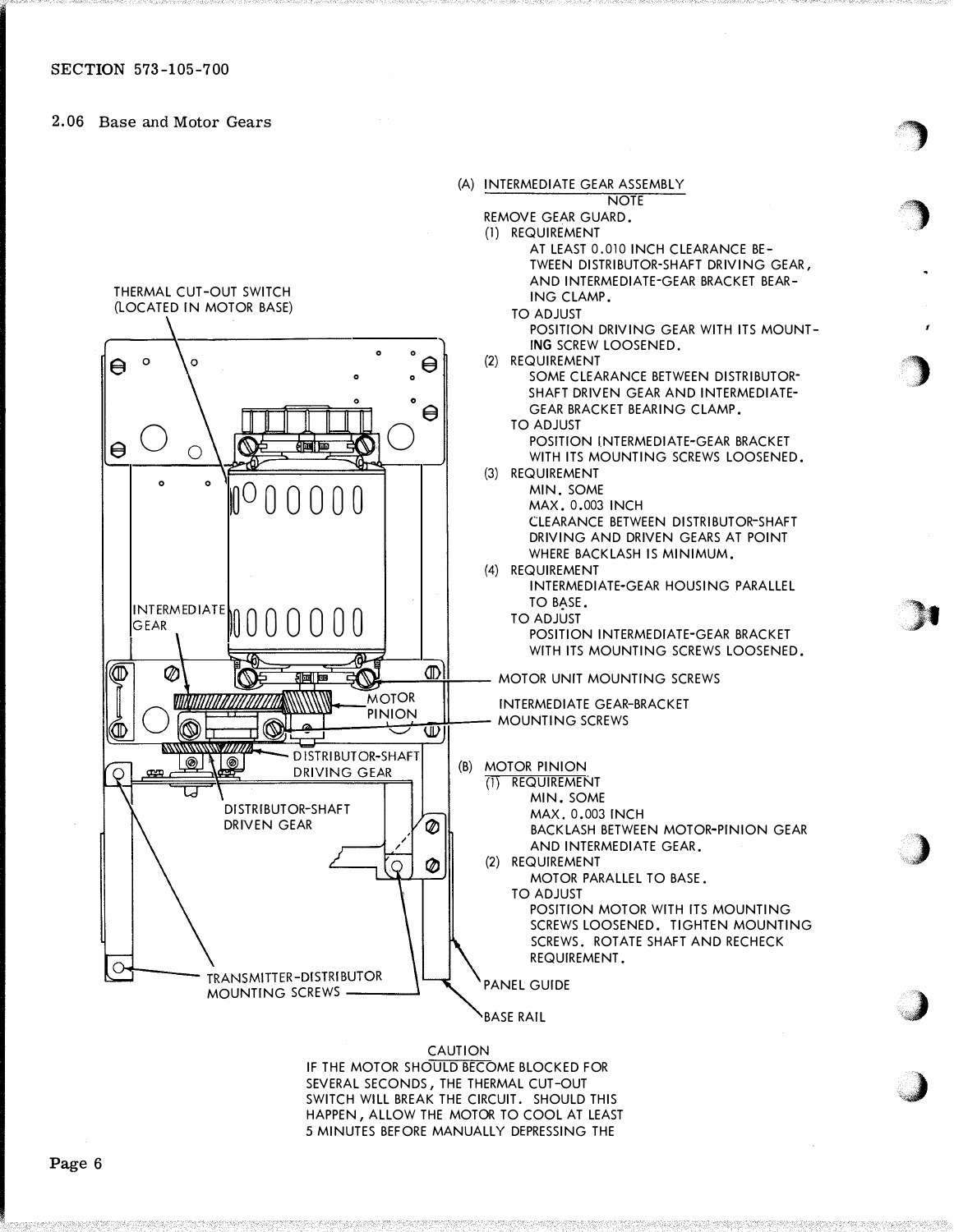Albumi, D. Mandar The Bank F

# 2.07 Line-shunt Switch

 $\sim$   $\sim$   $\sim$